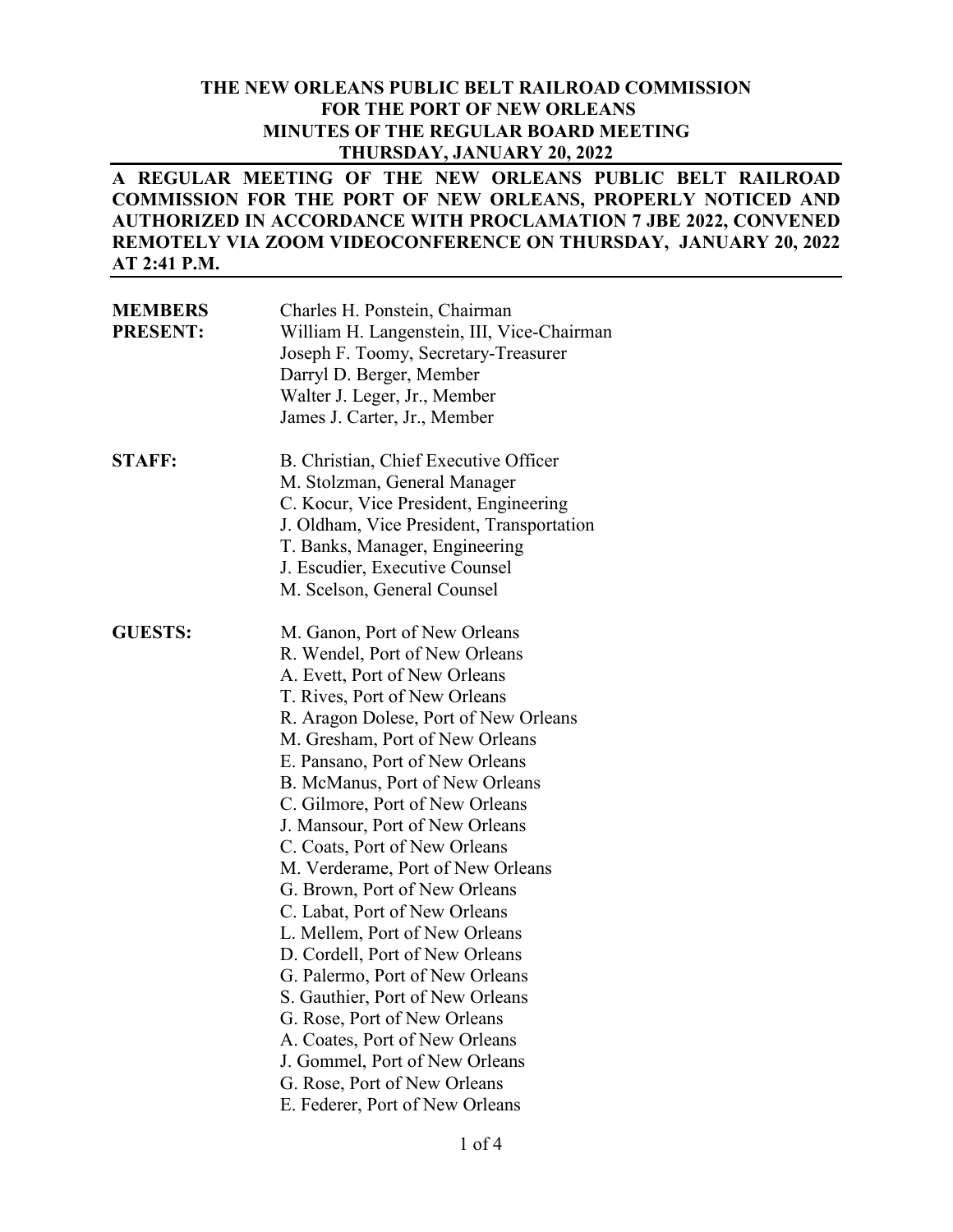D. Collins, Port of New Orleans M. Cloos, Port of New Orleans C. Alfonso, Port of New Orleans J. Ragusa, Port of New Orleans A. Lopez-Salazar, Port of New Orleans A. Coates Port of New Orleans C. Falgoust, Port of New Orleans M. Sulser, Port of New Orleans R. Bylsma, Port of New Orleans M. Cloos, Port of New Orleans A. Taylor, Port of New Orleans K. Howells, Port of New Orleans M. Singley, Port of New Orleans P. Jackson, Port of New Orleans Capt. Montroll, Harbor Police Department Agraves B. Applefeld C. Sepulveda C. Foreman James K. Price, New Orleans Terminal, LLC K. Calkins, New Orleans Terminal LLC L. Traweek Nmahoney123 R. Chauvin W. Roesch, ILA 2036

### **I. Roll Call & Determination of Quorum**

Following a roll call, Chairman Ponstein confirmed a quorum and called the meeting to order at 2:41 p.m.

### **II. Approval of Meeting Minutes for December 2021**

Chairman Ponstein called for a motion to approve the public meeting minutes for December 2021, as previously circulated.

Commissioner Toomy moved to approve the minutes and Commissioner Langenstein seconded. **MOTION CARRIED UNANIMOUSLY**

### **III. Public Comment**

Chairman Ponstein asked Ms. Verderame to provide an overview of the Commission's process for submitting public comment. Chairman Ponstein called for any agenda-related or general public comments, but there were none. Ms. Verderame confirmed that no public comments were submitted in advance or via the Zoom Chat feature.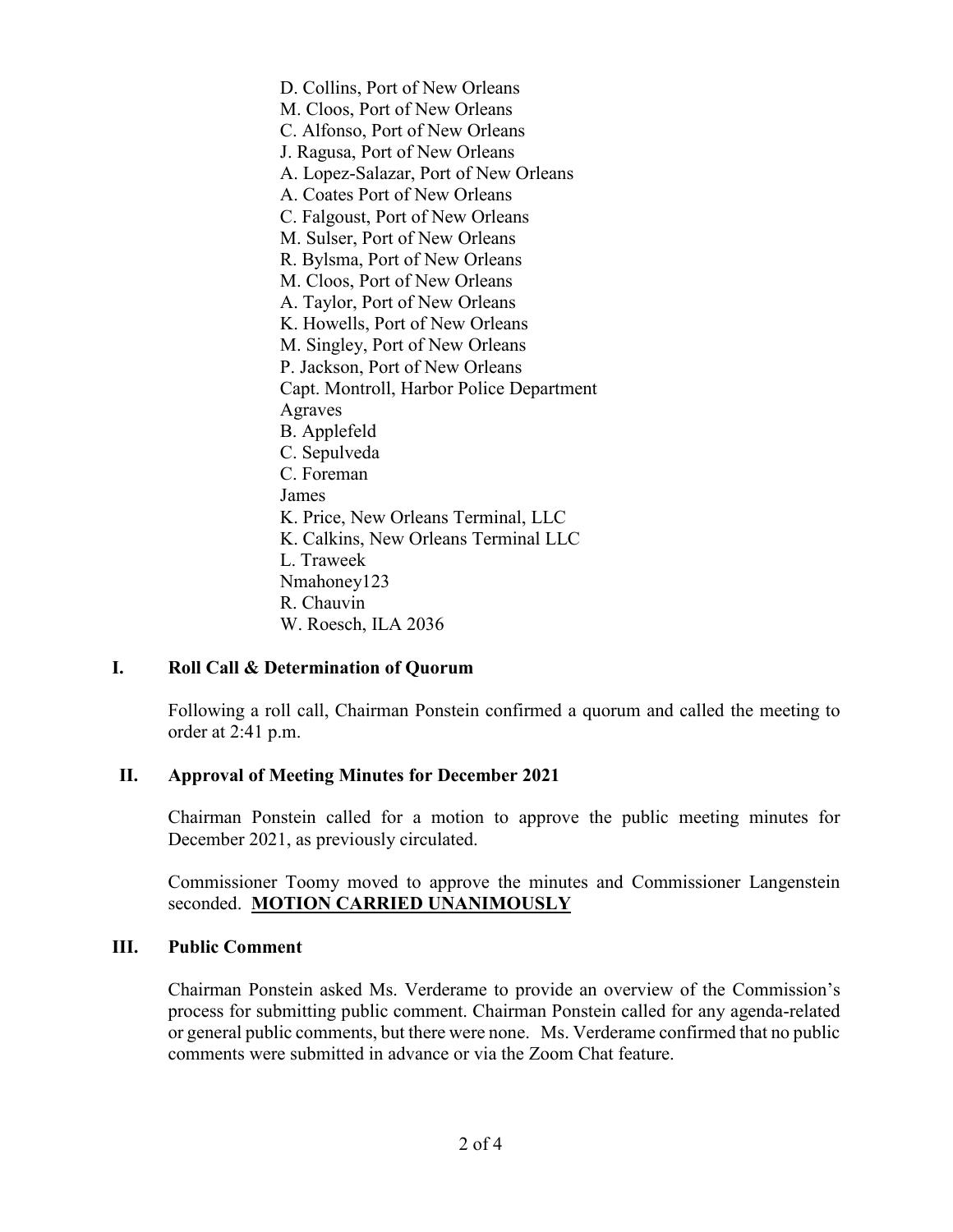# **IV. Action Items:**

# **A. Acceptance of the Financial Statement for December 2021**

Mr. Wendel presented the Commission's December financial statement, a copy of which is made a part of these minutes. He provided an overview of the monthly and fiscal yearto-date revenues and expenses for the period ending December 31, 2021. He reported that, thanks to strong switching and storage volumes, operating revenues this month were \$346,000 over the monthly budget and \$342,000 over the year-to-date projections. Payroll expenses remained in line with the budget but were slightly higher to accommodate increased business activity. Overall, the operating income was \$218,000 over budget this month and \$1.4 million higher than last year at this time.

Commissioner Carter moved to accept the financial statement and Commissioner Langenstein seconded. **MOTION CARRIED UNANIMOUSLY**

# **B. Consider Approval of a Resolution Awarding a Contract to Belle Chasse Marine Transportation, LLC, for the As-Needed Purchase and Delivery of Lubricant Oil for a Period of One Year with Two One-Year Renewal Options, at a Cost Not to Exceed \$135,000 for the Full Contract Term.**

Mr. Oldham presented and recommended approval of the resolution. He stated that this contract provides for the as-needed purchase and delivery of Mobil Diol 9 RD 20W40 lubricant oil. Belle Chasse Marine Transportation, LLC was the sole responsive bidder, and costs will be incurred on an as-needed basis according to the establish contract rates. The contract term is for a period of one (1) year, with two (2) one-year renewal options in an amount not to exceed \$45,000 per year, and not to exceed \$135,000 for the full contract. Funding is allocated in the Commission's Operational Budget.

Commissioner Langenstein asked if this is a contract and if there were other bids received. Mr. Oldham responded that Belle Chasse Marine Transportation, LLC was the sole bidder, and that this would be a new contract.

Commissioner Langenstein moved to approve the resolution and Commissioner Toomy seconded. **MOTION CARRIED UNANIMOUSLY**

# **C. Consider Approval of a Resolution Awarding a Contract to Coastal Marine Contractors, L.L.C. in the Amount of \$374,500 to Perform Pier I & II Huey P. Long Bridge Fender Repairs.**

Mr. Kocur presented and recommended approval of the resolution. The scope of work under this contract will include performing repairs to fenders located on Pier I and II of the Huey P. Long Bridge. Coastal Marine Contractors, L.L.C. was the lowest of three (3) bids received in response to an invitation to bid. Funding for this project is allocated in the Commission's Capital Budget, with approximately 50% of the cost reimbursable from the State and the remaining 50% is reimbursable through a Joint Maintenance Agreement with the other railroads.